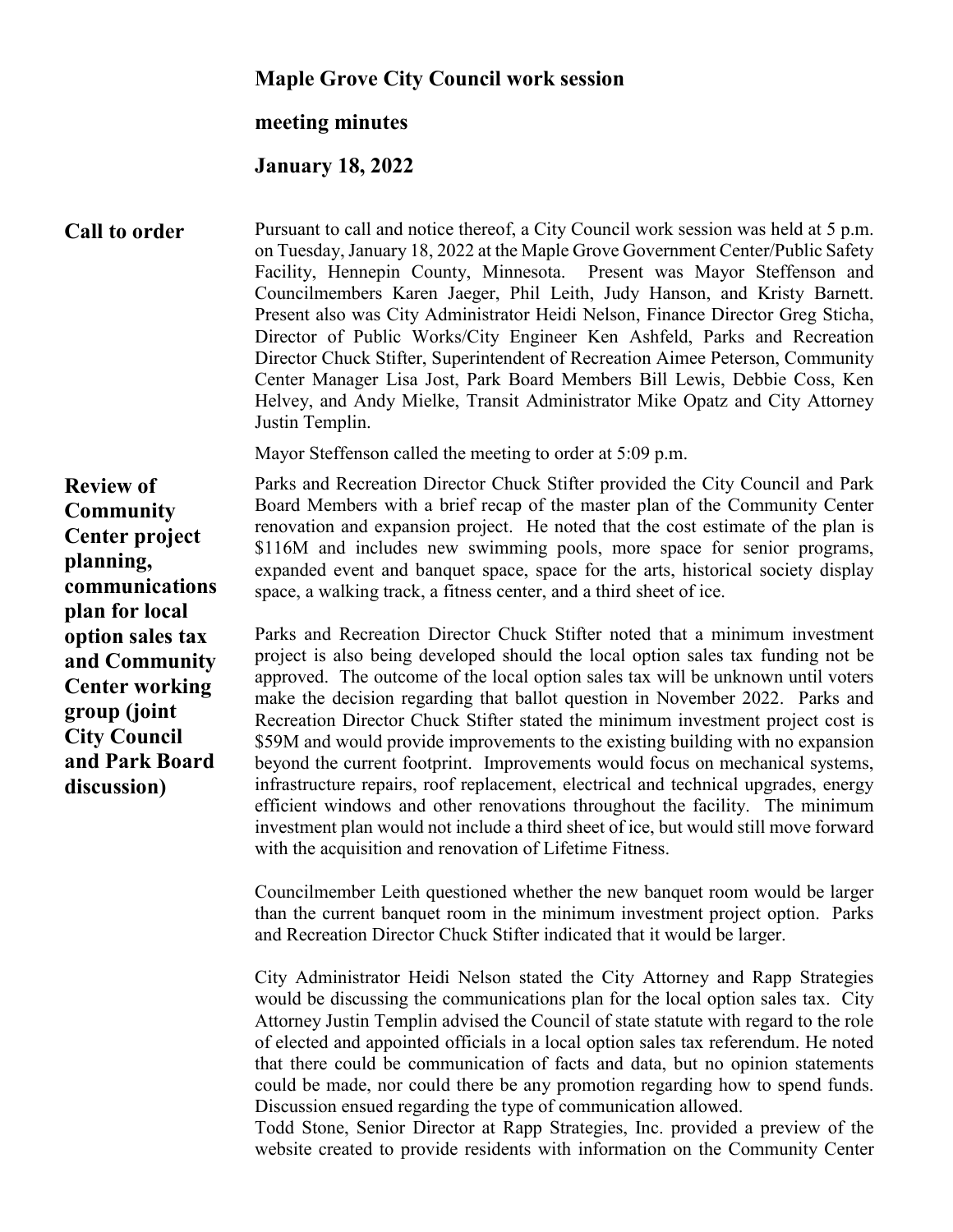project. The microsite introduces the project and provides an overview of the needs, the plan, the process, and the costs and funding sources. The communication plan would begin the last week in January with social media and local media outreach. The microsite would go live by the end of January and Mr. Stone noted that the site is compatible with smart phones.

City Administrator Heidi Nelson presented the outline of a Community Center working group (CCWG) that would help guide the project design and communication plan. She reviewed the role and purpose of the CCWG noting they would meet on a quarterly basis and hold additional meetings as needed. She provided membership suggestions for the working group. Park Board Chair Lewis suggested that meetings may need to be more frequent.

Councilmember Barnett suggested a nomination process for selecting various members for CCWG representation.

Transit Administrator Mike Opatz, serving as CAC staff liaison, stated that at the November 1, 2021 City Council work session, staff presented a report related to research regarding other local historical societies. Information gathered included organizational structure, size, staffing, budgets, facilities, and efforts to maintain and grow these organizations. He noted that City Council requested this report due to the Maple Grove Historical Preservation Society (MGHPS) seeking a physical expansion of their current space and the MGHPS asking for city funding and management of the construction project. At the November 1, 2021 work session, the Council requested that members of the MGHPS be invited to a future work session to discuss the report. With members of the MGHPS in attendance, Transportation Administrator Mike Opatz provided a brief overview of the report that was originally discussed on November 1, 2021.

> Al Madsen, President of the MGHPS, noted that the MGHPS would like to expand their space at the current history museum, located at 9030 Forestview Lane N in Maple Grove. He stated that if the city did not wish to expand the current space, the MGHPS would be happy to have display areas at the Community Center as part of that expansion project. He would like to maintain the current history museum and storage area.

> Councilmember Jaeger asked how long the MGHPS has had their current space and if membership were to increase, where would the MGHPS meet. Mr. Madsen indicated they have been in the space for eight years. The MGHPS would continue to meet in its current location even if membership increased. He noted that many of the tables in the space could be folded up and put away to allow adequate space for meetings.

> Discussion continued regarding the best approach for the MGHPS's expansion needs. The consensus of the Council and MGHPS was for historical artifact display space to be made part of the Community Center expansion project and to keep the existing history museum and storage space in its current location. It was suggested that sign placards be utilized at the Community Center where MGHPS displays would be located to help draw attention to the existence of the history museum and promote additional artifact display availability at the museum.

**Discuss CAC Historical Society report with Maple Grove Historical Society**